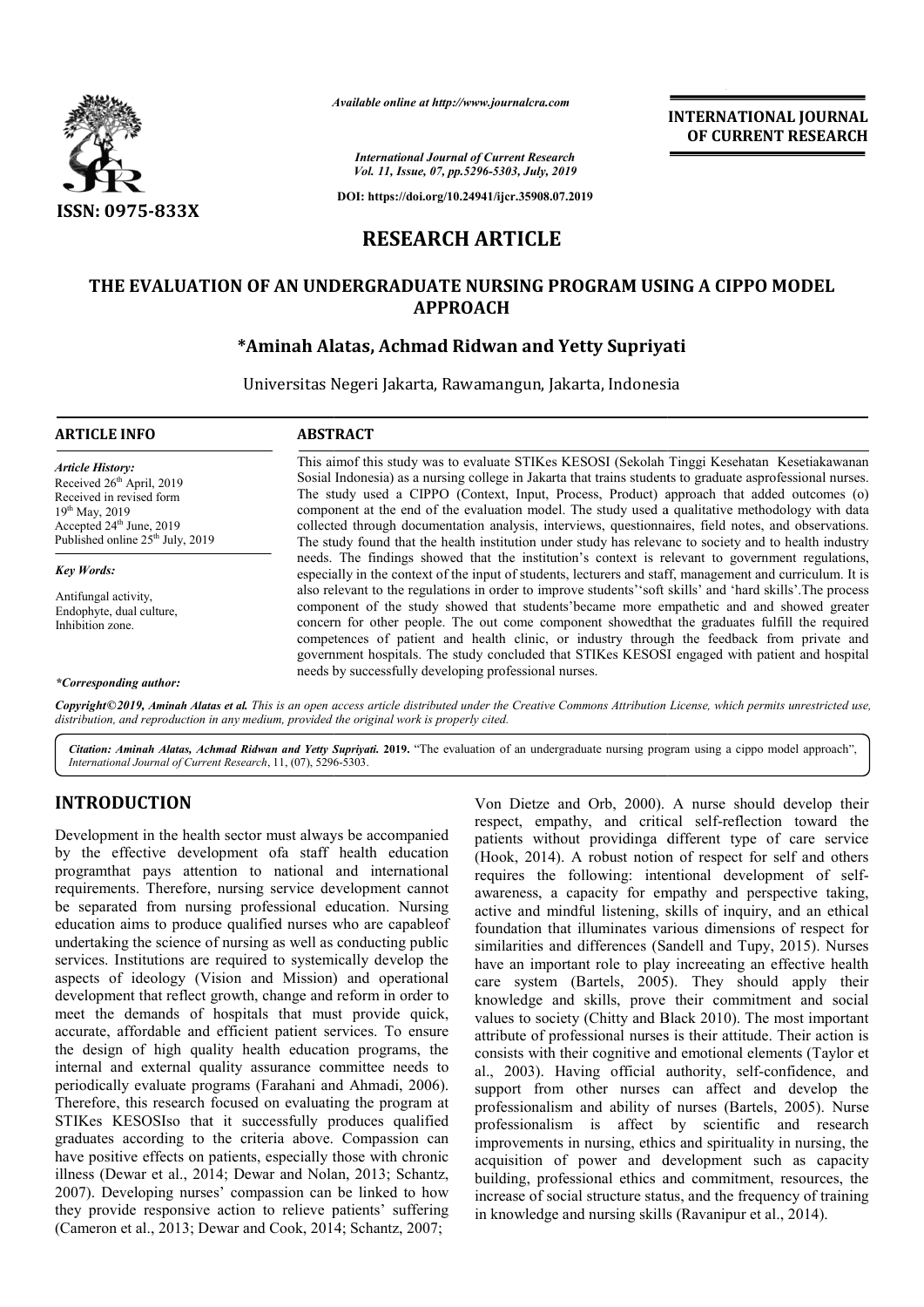The nursing field has significant obstacles such as weakness in scientific knowledge and autonomy that hinder the adoption of professional identity, and hence the successful performance of professional roles related to it. In the process of the developing the nurse professional, various social, political, cultural, scientific, and technological factors create these obstacles which may impede the professional development of nurses and their professional behaviors (Wynd, 2003). Nurses need to think critically, self-critique, synthesise information, link concepts and become self-directed, reflective, life-long learners (Facione, 2006:10; Potgieter, 2012:5). This study uses a CIPPO approachto evaluate the program. The Stufflebeam CIPP evaluation model is effective for both formative and summative assessments and for measuring decision making and problem solving ability (Hasan, et. al, 2015).The CIPP evaluation model is a comprehensive framework for evaluating programs, projects, products, institutions and systems (Stufflebeam, 2007).Evaluation in education aims to find meaning, to clarify and justify based on criteria, andto look for an objective value, quality, profit, and performance (Worthern, Sanders and Fitzpatrick, 1997; Middlewood and Burton, 2001). The goal of evaluation is to assess the educational quality of universities' programs including input, process, and output and to identify the weak and strong aspects of its programs in order to achieve educative goals and to improve quality (Fitzpatrick, Sanders, and Worthon, 2004; Ministry of Health, Treatment, And Medical Education, 2001; Mohamadzadeh, 2003; Yarmohammadian, 2004). Evaluation includes phases of selecting information, obtaining, analyzing, transferring, using and making a decision on the quality of the curriculum.

The components in this study are as follows; Context (Legality, Vision, Mission, Objectives, Existence of the Program), Input (Students, Educators/Lecturers, Curriculum, Facilities and Infrastructure,Management), Process(Lesson Plan, Learning Activities, Learning Assessment), 4. Products (Learning Outcomes, Practical Values, Thesis, Scientific Writing), 5. Outcomes (Graduates).The CIPP performs as a comprehensive framework for directing the evaluation of programs, projects, products, institutions and systems (Hakan and Seval, 2011). The component outcomes in this study aim to evaluate the graduates after they have learned in STIKes KESOSI; and how they contribute to society and the health institution.

### **MATERIALS AND METHODS**

This study employed a qualitative approach to measure the value or benefits of implementing a program. Data wasderived from interviews, observations, field notes and documentation. Theresearch was carried out at STIKes KESOSI Health College in Jakarta. The object of the study was the management of nursing undergraduate study programs. This study used the CIPPO evaluation model derived from the CIPP model developed by Stufflebeam with and additional outcomes component (O). The model therefore consists of five evaluation components; context, input, process, product and outcomes. The data, collected by documents, interviews, observations and questionnaires,was divided into five components of this evaluation. Before the research instrument was used, the contents were first validated. Questionnaires were given to lecturers and other staff to measure the existence of programs, education services, the performance of STIKes KESOSI, parents participation and utilization of facilities at

the STIKes KESOSI Jakarta.The data was analyzed by the Miles and Huberman models which consist of three processes that occur simultaneously, namely: data reduction, data presentation, and conclusion / verification. The analysis of the data can be described as the figure belows:



**Figure 1. Data Analysis**

In order to meet demands the hospital must provide services to patients directly, quickly, accurately, by qualified staff at affordable costs. The design of this study can be seen on the Figure 2 below.

## **RESULTS AND DISCUSSION**

**Context:** In this component, there are goals, objectives, history and background of the institution (Stufflebeam, 2003). This study found that there was a match between government regulations in Indonesia regarding the guidelines of the implementation and management of higher education institutions with the regulations in STIKes KESOSI. Legal requirements are one of the factors that guarantee the continuity of the learning process to achieve the learning outcomes that have been established. STIKes KESOSI haschosen the right path in accordance with the existing regulatory bases.

The government regulations in this component are Indonesian Law no. 12 in 2012 concerning on higher education and Government Regulation no. 4 in 2014 chapter, section and article are in table below.

### **Meanwhile STIKes KESOSI already has**

- Recommendations of the Agency for Human Resource Development and Empowerment of Health Professionals Republic of Indonesia No. HK.03.2.4.1.02673
- Education Ministerial Decree No. 123/0/0/2004 concerning on the Granting of Permit for the Implementation of Study Programs and the Establishment of the Indonesian Institute of Health Sciences (STIKes KESOSI) in Jakarta
- License extension for the Implementation of the Study Program in the STIKES KESOSI: No. 4356 / D / T / 2006.

**Higher Education:** STIKes KESOSI (033167)

**Study Program:** Nursing (10105)

**Program Level:** Bachelor Degree

**Number:** 3575 / D / T-III 2018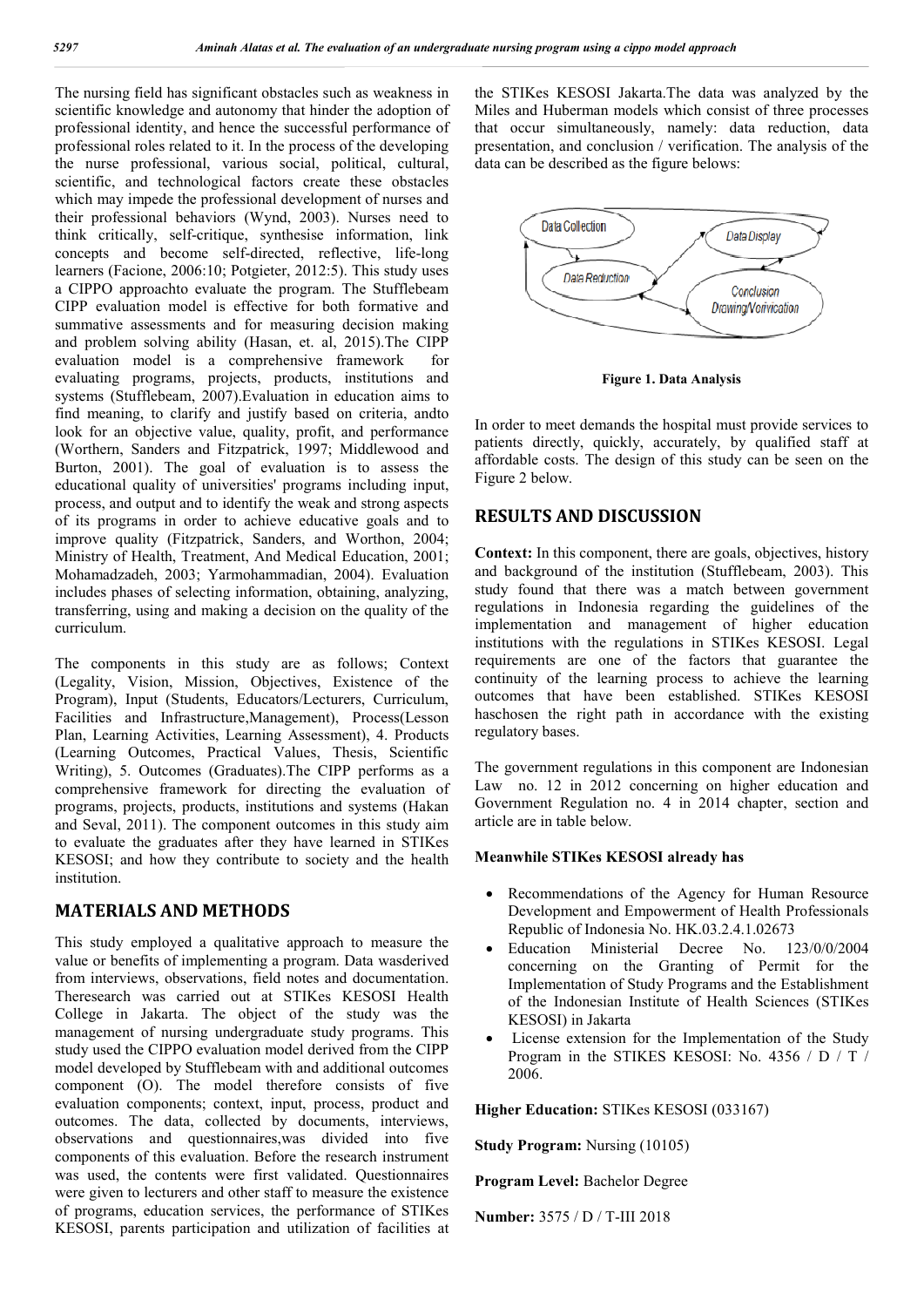

**Figure 2. Research Design Evaluation of Bachelor Degree Program Management in Nursing -Work Oriented in STIKes KESOS**I

### **Table 1. Constitution and Regulation**

| Constitution of the Republic of Indonesia Number 12 of 2012                | Government Regulation 2014 (4)                               |
|----------------------------------------------------------------------------|--------------------------------------------------------------|
| Article 1 section 3, 6, 8, 9, 10, 11, 12, 13, 14, 15, 17, 18.<br>$\bullet$ | • Article 1 section 1, 2, 3, 4, 6, 9, 13, 14, 15, 16, 17, 19 |
| Article 13 section $(1 to 6)$<br>$\bullet$                                 | Chapter 1;                                                   |
| Article 14 section $(1 \text{ to } 3)$<br>$\bullet$                        | • Article 8 section 2, 3,                                    |
| Article 15 section 1<br>$\bullet$                                          | Article 13 section 1<br>$\bullet$                            |
| Article 18 section $(1 \text{ to } 5)$<br>$\bullet$                        | • Article 14 section 1                                       |
| Article 35 section $(1 to 5)$<br>$\bullet$                                 | • Article 15 section $1,2,3$                                 |
| Article 45 section $(1 to 3)$<br>$\bullet$                                 | • Article 17 section $1,3,4,5$                               |
| Article 47 section $(1 to 4)$<br>$\bullet$                                 | Chapter 3:                                                   |
|                                                                            | • Article 22 section 1, 2, 3                                 |
|                                                                            | • Article 31 section $1 & 2$                                 |

#### **Table 2. Students' Registration**

| Year | Registered | Accepted | Average |
|------|------------|----------|---------|
| 2016 | 40         | 34       | 7.07    |
| 2017 | 61         | 56       | 6,98    |
| 2018 |            |          | 09      |

#### **Table 3. Curriculum**

| Courses              | Credits     |
|----------------------|-------------|
| Core Course          | 88 credits  |
| Global Issue Course  | 20 credits  |
| Local Content Course | 36 credits  |
| Total                | 144 credits |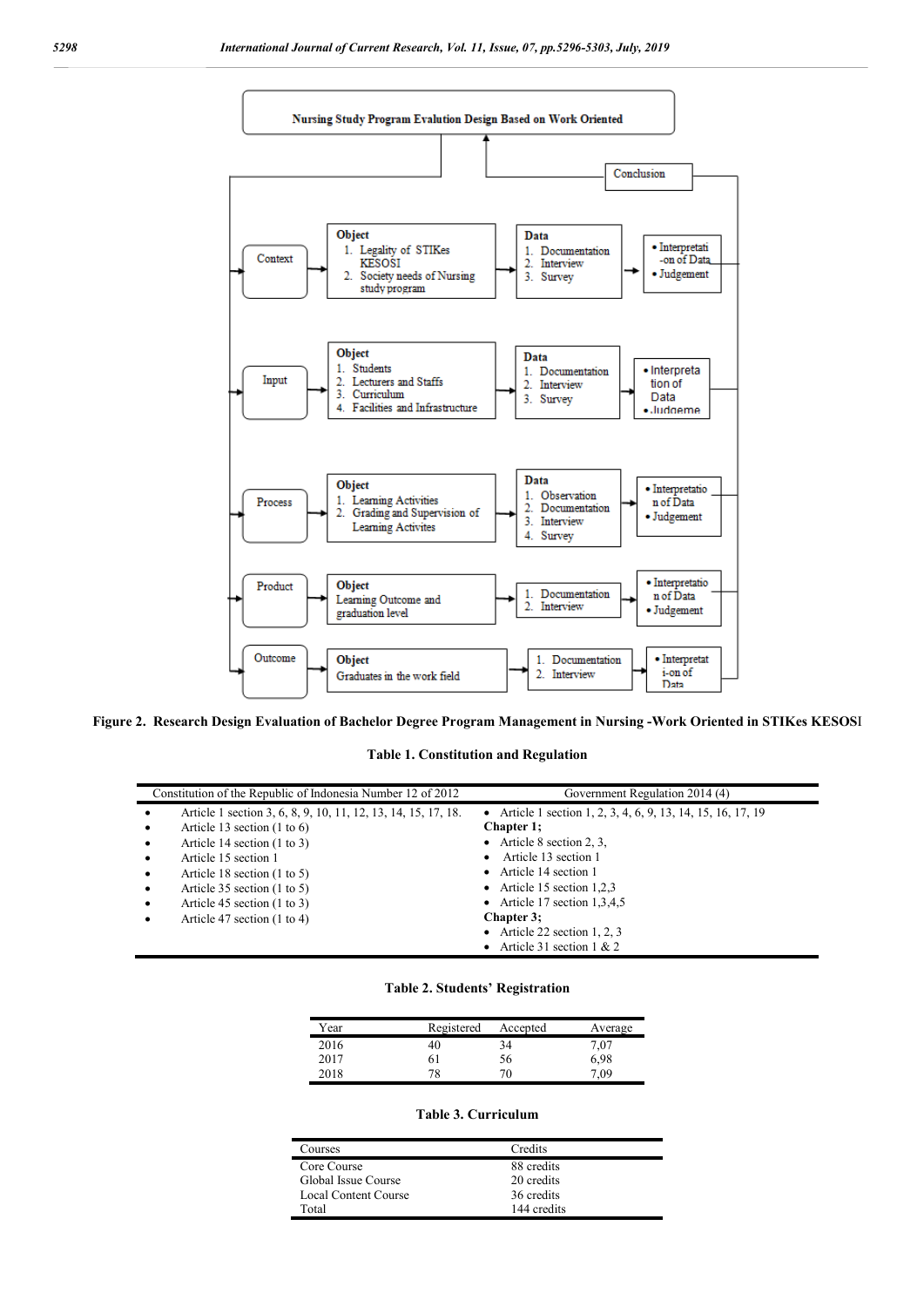| Courses                             | Description                                                                                                                                                                                                                                                                                                                                                                                                                                                                                                                                                                    |
|-------------------------------------|--------------------------------------------------------------------------------------------------------------------------------------------------------------------------------------------------------------------------------------------------------------------------------------------------------------------------------------------------------------------------------------------------------------------------------------------------------------------------------------------------------------------------------------------------------------------------------|
| Indonesian Social Solidarity Course | The purpose of this course is for students to care about others based on the<br>slogan, "There is no day without a spirit of solidarity". This course has a<br>positive effect on students to care for others, especially Parents, brothers, the<br>poor, and orphans. Students are required to give alms, a minimum of 5000 Rp<br>(five thousand rupiah) at every lecture so that each student will give at least<br>IDR70,000 by the end of the 14 course sessions. At the end of the semester<br>the money collected was used to buy basic materials that the students then |
|                                     | distribute to people who are entitled to receive them.                                                                                                                                                                                                                                                                                                                                                                                                                                                                                                                         |
|                                     | The objectives of this local content course are to:                                                                                                                                                                                                                                                                                                                                                                                                                                                                                                                            |
|                                     | a. Inprove morals and behavior                                                                                                                                                                                                                                                                                                                                                                                                                                                                                                                                                 |
|                                     | b. Carry out worship according to students' religion                                                                                                                                                                                                                                                                                                                                                                                                                                                                                                                           |
|                                     | c. Be obedient to parents and                                                                                                                                                                                                                                                                                                                                                                                                                                                                                                                                                  |
|                                     | d. Be honest, etc                                                                                                                                                                                                                                                                                                                                                                                                                                                                                                                                                              |
|                                     | At the end of the lecture students must make a statement on the Rp.6000                                                                                                                                                                                                                                                                                                                                                                                                                                                                                                        |
| <b>Character Education Course</b>   | stamp and promise to:                                                                                                                                                                                                                                                                                                                                                                                                                                                                                                                                                          |
|                                     | a. Obey parents                                                                                                                                                                                                                                                                                                                                                                                                                                                                                                                                                                |
|                                     | b. Undertake worship                                                                                                                                                                                                                                                                                                                                                                                                                                                                                                                                                           |
|                                     | c. Be noble                                                                                                                                                                                                                                                                                                                                                                                                                                                                                                                                                                    |
|                                     | d. Not commit adultery                                                                                                                                                                                                                                                                                                                                                                                                                                                                                                                                                         |
|                                     | e. Be honest                                                                                                                                                                                                                                                                                                                                                                                                                                                                                                                                                                   |
|                                     | If these are violated, the student will accept torment from God.                                                                                                                                                                                                                                                                                                                                                                                                                                                                                                               |
|                                     | The main objective of this course is for students to be able to:                                                                                                                                                                                                                                                                                                                                                                                                                                                                                                               |
|                                     | a. Act when on the stage                                                                                                                                                                                                                                                                                                                                                                                                                                                                                                                                                       |
|                                     | b. Have good body language                                                                                                                                                                                                                                                                                                                                                                                                                                                                                                                                                     |
|                                     | c. Have good spoken language                                                                                                                                                                                                                                                                                                                                                                                                                                                                                                                                                   |
| <b>Public Speaking Courses</b>      | d. Have a good voice                                                                                                                                                                                                                                                                                                                                                                                                                                                                                                                                                           |
|                                     | e. Have good two-way communication.                                                                                                                                                                                                                                                                                                                                                                                                                                                                                                                                            |
|                                     | f. Eliminate hesitant speech                                                                                                                                                                                                                                                                                                                                                                                                                                                                                                                                                   |
|                                     | Students are expected to perform perfectly in public, including at work in                                                                                                                                                                                                                                                                                                                                                                                                                                                                                                     |
|                                     | front of patients, in the community and at home.                                                                                                                                                                                                                                                                                                                                                                                                                                                                                                                               |
|                                     | This course supports the success of Vision and Mission by enabling students                                                                                                                                                                                                                                                                                                                                                                                                                                                                                                    |
| Nursing Management                  | to manage health service units. Not all graduates of the study program become                                                                                                                                                                                                                                                                                                                                                                                                                                                                                                  |
|                                     | nurses, they also lead health service institutions (polyclinics and health                                                                                                                                                                                                                                                                                                                                                                                                                                                                                                     |
|                                     | centers).                                                                                                                                                                                                                                                                                                                                                                                                                                                                                                                                                                      |

#### **Table 4. Local Content Courses**

### **Table 5. Converting Score to Symbol and Grade**

| No             | Score  | Symbol      | Grade |
|----------------|--------|-------------|-------|
|                | 86-100 | А           | 4,00  |
| 2              | 81-85  | A-          | 3,70  |
| 3              | 76-80  | $_{\rm B+}$ | 3,30  |
| $\overline{4}$ | 71-75  | В           | 3,00  |
| 5              | 66-70  | $B -$       | 2,70  |
| 6              | 61-65  | $C+$        | 2,30  |
| 7              | 56-60  | С           | 2,00  |
| 8              | 51-55  | C-          | 1,70  |
| 9              | 45-50  | D           | 1,00  |
| 10             | <45    | E           | 0,00  |

#### **Table 6. Students' Practical Score**

| r ear                          |   |     |        |
|--------------------------------|---|-----|--------|
| <b>Average Practical Score</b> | æ | -QQ | $\sim$ |

### **Table 7. Number of Scrubs Generated per year**

| Year | Thesis Score |    | Total |
|------|--------------|----|-------|
|      |              |    |       |
| 2016 | 34           |    | 69    |
| 2017 |              | 49 |       |
| 2018 |              |    | 38    |

### **Table 8. Graduates in the last 3 years**

| Year | Graduates | Worked | Not Working |
|------|-----------|--------|-------------|
| 2016 | 69        | 59     | ΙU          |
| 2017 |           | 56     |             |
| 2018 |           |        |             |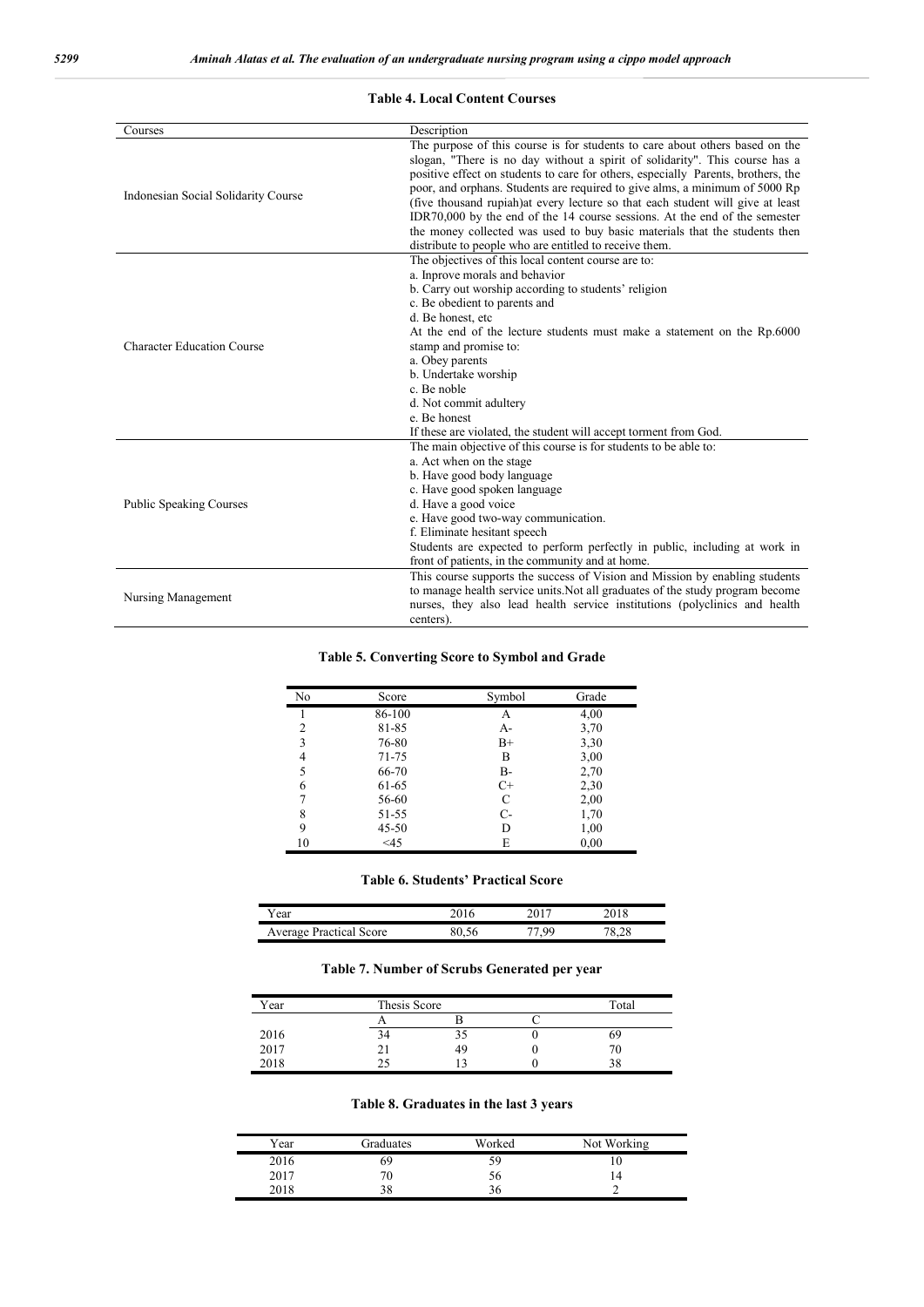- **Regarding:** Permit Extension of Nursing Study Program for Undergraduate Degree in STIKES KESOSI.
- Based on Accreditation Results C
- SK.BAN-PT. No: 211 / SK / BAN-PT / AK-XVI / S1 X / 2013 concerning accreditation of nursing study program in Bachelor degree.
- Based on Accreditation
- SK.BAN-PT. No: 1200 / SK / BAN PT / AKRED / DPL III / XII / 2015 about Diploma III health analyst accreditation.
- SK.DIK.TI No: 132 / E / O / 2012. April 20, 2012 about the professional nurse study program permission.
- Institutional accreditation based on SK.BAN-PT. No: 167 / SK / BAN-PT / Accredited / PT / X / 2015 about institutional accreditation, STIKES KESOSI date: October 3, 2015.
- Building Construction Permit SK. Minister of National Education No: 123 / D / 0/2004 dated: 11 August 2004 about operational permit for STIKES KESOSI.

#### **Ministry of National Research and Higher Education**

 Regional Coordination Office of Private Universities No. 3575/0 / T / K-1111201 concerning extension permit for nursing study program in STIKes KESOSI.

The development of health institutions (houses of central health services both government and private) increase every year and automatically requiremany professional nurses.

#### **Input**

**Students:** STIKES KESOSI accepted students who were high school graduates who passed a test held by the Institution,based on its scientific needs. The table below shows the number of the registered and accepted students. Test material was related to basic knowledge such as biology and other health sciences. Acceptance of students involved employees and STIKes KESOSI lecturers. This test was needed to measure the initial knowledge of prospective students.

**Lecturers:** The lecturers who teach at the STIKes KESOSI haveto meet criteria such as, permanent lecturers must have a master's degree in line with theirsubject area speciality. Based on this, then by referring to the Regulation of the Minister of National Education in Indonesia No. 16 in 2007 concerning Academic Qualification Standards and Lecturer Competencies, the minimum academic qualifications required for lecturers is master degree.

**Curriculum:** Curriculum, in its broad sense, has to do with logical analysis in education in order to increase efficiency, and its impact on resolving the needs of the learners and society (Yamani, Shakour and Ehsanpour, 2013). Based on Indonesian constitution no. 12 in 2012,the curriculum at STIKes KESOSI is on the table below. Based on the above curriculum, of the core courses that must be taken 61% are based onglobal issues,14% are courses, and 25% are local content. The core courses aim to educate students so that they can carry out nursing care after they graduate. Global issues courses consist of oncology nursing, eutology nursing, pandemic nursing, holistic nursing, English language,and trauma nursing which are expected to play a role for graduates of STIKes Nursing Academy in dealing with epidemics globally. In accordance with the Curriculum above, the

excellence of STIKes KESOSI curriculum isin the local contentswhich describe on the table below. Based on the table above, the Local content courses consist of Indonesian Social Solidarity, Character Education, Public Speaking, Marketing Management and Entrepreneurs. These courses support the improvement of graduates' *soft skills*. Nursing graduates are not only expected to have nursing skillsbut must also have a sense of caring for others and be noble and communicative. The world health organization (WHO) has stressed the importance of medical schools meeting societal needs which is," (necessary) for directing education, studies and service activities in line with achieving societal and local priorities and concerns in health issues" (Woollard and Boelen, 2012, 21- 27). Facilities and infrastructure. Every health college is required to have adequate facilities and infrastructure. Nursing laboratories must have an Emergency Unit, Medical Nursing Surgery, Maternity Nursing, Basic Nursing, Community and Family Nursing, and Wound Nursing. As yet, STIKes KESOSI does not have the facilities and infrastructure in accordance with government regulations (in this case the Ministry of Health). In order to cover these deficiencies, the STIKes KESOSI managed students to go directly to the society (street vendors in designated hospitals in semester 3, 5 and 7) located on Jl. Bojong Raya No. 58 RT 05 RW 04 Kel. Rawa Buaya Kec. Cengkareng West Jakarta. STIKes KESOSI plans to have 24 medium-sized lecture rooms and 3 (three) small-sized lecture rooms, equipped with LCDs and Whiteboards in each class. It is also planned to have nursing buildings, as mentioned above, a place to pray and some sports facilities. The availability of books in the libraryis insuficient and there are still many (approximately 60%) old books that must immediately be replaced. Furthermore, STIKes KESOSI lacks sufficient journals, especially foreign journals. In order to overcome this problem, the management of STIKes KESOSI library cooperates with other libraries such as: STIKes Istara, STIKes Abdi Nusantara and STIKes Dr. Sismadi. Learning facilities at the STIKes KESOSI includes 8 classrooms equipped with; AC, LCD, OHP and a laboratory equipped with simulation tools that are not all suitable. STIKES KESOSI plans a development by adding space for discussion and laboratory equipment. The replacement of unused equipment is planned to be met within 7 years, while the addition of new tools is scheduled to be completed within 10 years. Operational activities at the STIKES KESOSI will be implemented to procure official vehicles within the next 2 years. Furthermore, in October 2021, the STIKES KESOSI planned to have new 5 floors building.

**Management:** STIKes KESOSI formed an organization to implement the education, led by the Chairman of the STIKes KESOSI and assisted by; theChairman Assistant inthe Academic Section, Chairman Assistant in Administration and Finance, and Financial Assistant III in the Student Affairs Section. The mechanism for selecting leaders and assistants at the study program level refers to the guidelines compiled by the STIKes KESOSI according to the needs of the Study Program. The Study Program Organization embodied in one form of the Study Program's organizational structure describes the lines of coordination between the chairman, Assistant Chairman l, ll, lll and IV, Chairman of Study Programs, lecturers and supports to support the development of the Study Program and organize the functions for each member of the Study Program. In addition, regulations that bind all members of the academic community at the Study Program level are upheld through the preparation of the following guidelines: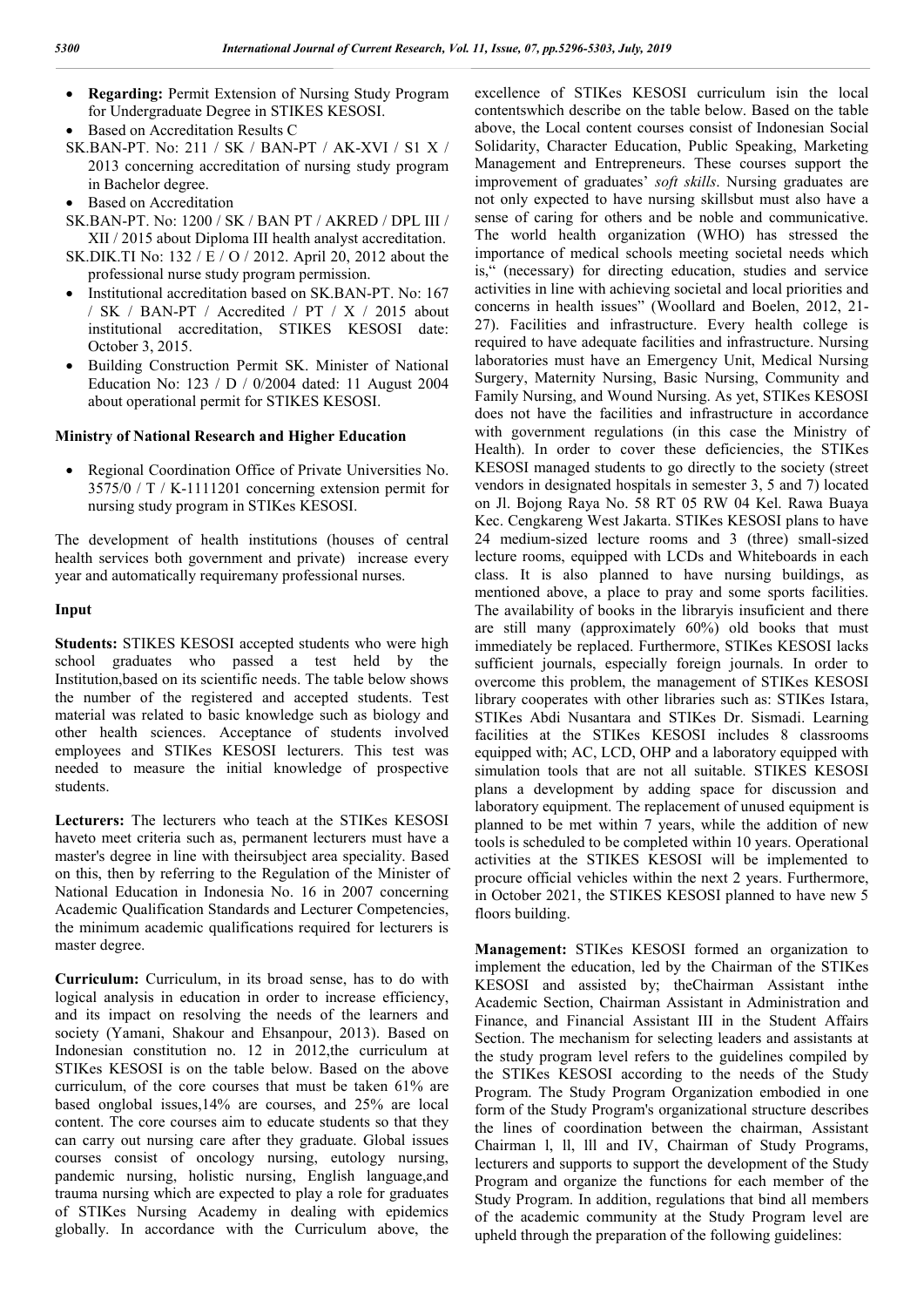- Academic regulations
- Guidelinesfor academic guidance
- Guidelines for final assignments
- Guidelines for evaluating
- Guidelines for research and community service
- Guidelines for examinations

The evaluation was carried out to assess the performance of the entire academic community, both Study Program administrators, lecturers, employees and students. **Process**

**Regulations for students:** The Rules of Procedure in the STIKES KESOSI are very strict, for example regular students are required to be in uniform and class employees / extension students dress modestly and, if violated, they will be fined Rp. 50,000 (Fifty Thousand Rupiah). Students who smoke or dispose of litter incorrectly will be subject to the same sanctions. In addition, students who are 15 (fifteen) minutes late are considered absent even though the student may still be allowed to enter the class and attend lectures. Meanwhile students who do not or are considered not to have attended lectures up to 4 (four) times are not permitted to take part in the final exam.The interview response from the Chairman of STIKes KESOSI explains th regulations further:

#### *Interviewer: I feel the campus is clean and fresh air.*

*Chairman: We have rules here that must be implemented and for those who violate the rules clearly subject to get sanctions for example; Smoking in the Campus Environment is fined Rp. 50,000, - / stem, wearing tight clothesis subject to a penalty of Rp. 50,000, - / day, Engaging in narcotics, dating and stealing inside the campus, the penalty was immediately issued, and dispose of waste in place is subject to a penalty of Rp. 50,000.*

*Interviewer: What is the response of students with fines and violations committed?*

*Chairman: Students finally realized on their fault because the sanctions were nothing and this finesaim to discipline them, on the other hand they also knew that the results of the fines were collected and shared with orphans by themselves.*

#### **(Chairman's Interview, 7 June 2018)**

Based on the above interview, the students realized that the tight regulationsare aimed at disciplining them so that they have a good attitude towrds obeying the college rules.

**Learning Implementation:** Learnig activities at the STIKes KESOSI use a Student Center Learning (SCL) approach, with diverse facilities. Cornelius and Gordon (2008) found that student-centered learning was facilitated by flexibility in content delivery and study strategies, and individual student learning needs were accommodated. Weimer (2002) makes the point that in the student-centered classroom the roles of teacher and student change out of necessity so that the teacher evolves from being the "stage on the stage", to the "guide on the side", who views the students not as empty vessels to be filled with knowledge but as seekers to be guided along their intellectual developmental journey. Learning activities are not only conducted on campus such as classrooms and laboratories but are also carried out outside the institution such as in hospitals, parlors, community health clinics, andin society by applying theories that are learned in the institution. A questionnaire given to lecturers regarding the components of the socialization process obtained a score of 3.20 for the socialization process for lecturers with 'good' criteria, and a

score of 3.00 for the socialization process for students with'quite good' criteria, making the average score 3.10 which means the socialization component has a 'good' rating.The questionnaire given to students showd that 19% of them stated that the implementation of the socialization process towards students was running poorly with 39% saying it was 'quite good' and 42% saying it was 'good'. It can, therefore, be concluded that the socialization process towards the lecturers went 'well' while towards students it went 'quite well'.

#### **Product**

**Final Exam Results:** This study analyzed students' final exam results in the last 3 years to show that students have a good cognitive understanding in the nursing study program. Table 2 below shows students' grades. Based on the table above (final term exam), from 3 years (2016, 2017, 2018) the average student GPA was  $\pm 3,00$  so it can be concluded that the GPA was good.

**Practice Results:** Based on the documents, the average of students' practice score is displayed in the table below.

**Students' Average Practice Results:** The fluctuative score on table above was influenced by motivation and discipline of students in following the field study (in hospitals).

**Thesis Results:** Thesis is the students' final assignment with results as follows. Based on the final exam results, practice results, and thesis results, it can be concluded that students in STIKes KESOSI have good learning outcomes in the cognitive aspects of the course. Furthermore, the students also improved their attitude and behaviour by learning Local Content courses. These courses developed their concern for others, especially towards parents, brothers, poor people and orphans. In the Indonesian Social Solidarity course, students were required to give donationsin every lecture, at least five thousand rupiah, so that each of them will become disposed to help other people. In the subject of Life Sciences, students were taught to behave honestly so that there is a match between their words and their deeds. The public speaking course aimed to make students able to communicate well in public especiallyin a workplace that deals with patients and society. At the end of the semester the money donated by students to each subject iscollected voluntarily and basic needs are purchased for other people. The students donate these materials to people who are entitled to receive them. It can be said that local content courses, aim at changing students' behaviour and attitude as a concern of STIKes KESOSI, was successful. Below is a picture of students distributing basic needs to those entitled to receive them.



**Figure 3. Students' enthusiasm when doing charity**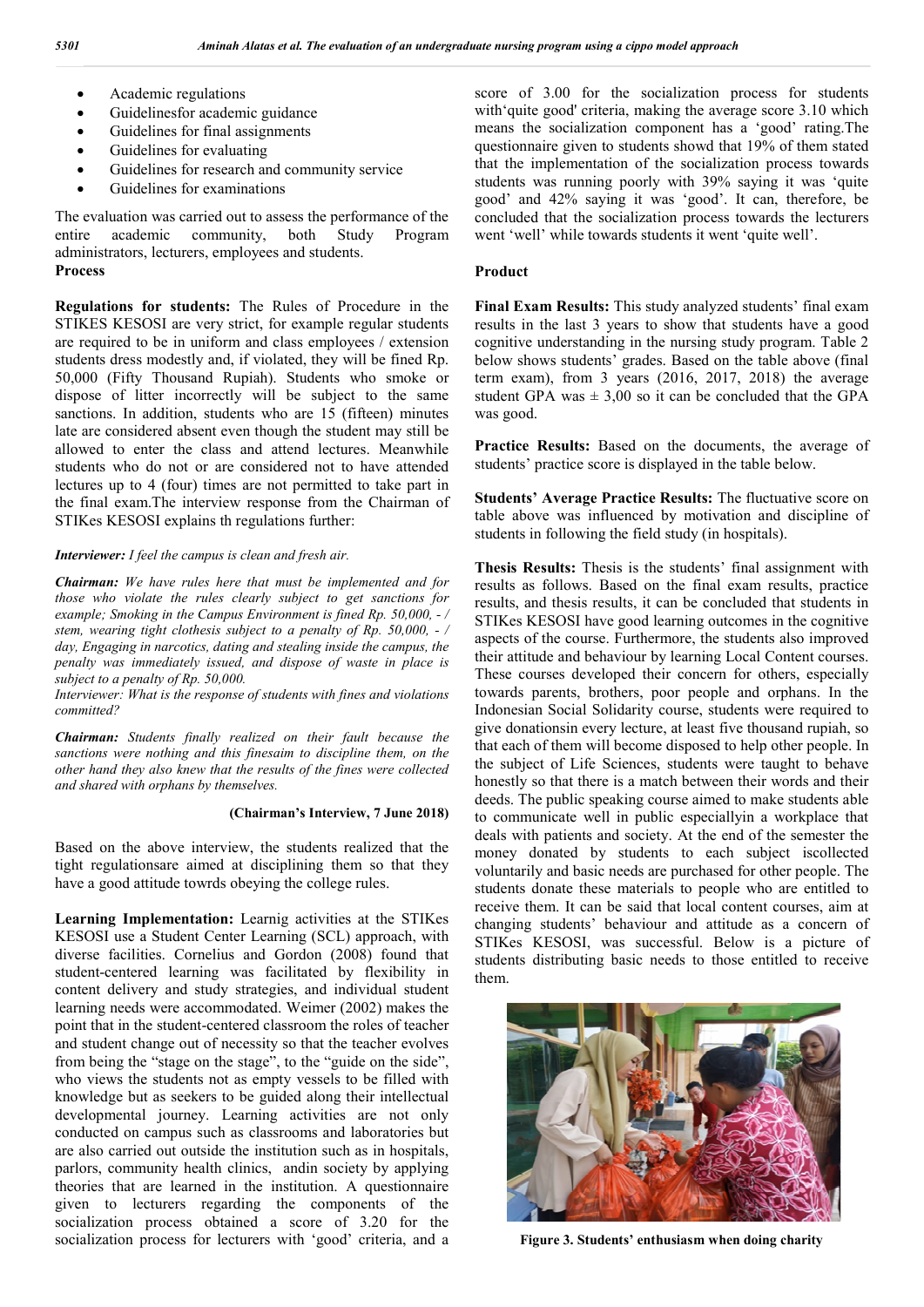**Outcome:** Customer satisfaction was shown by the number of graduatesaccepted in hospitals / institutions or to work in their own clinic. This outcome component used data of STIKes KESOSI graduates who have graduated in the last 3 years. Based on the table 5 above, in 2016, 85.5% of graduates had worked while in 2017, 80% of graduates had worked. In 2018, the graduates who had worked increased to 94.7%. Based on the interviews with the owners of STIKes KESOSI, it was found that most of the graduates who did not work had reasons other than those related to their employability such as following their husbands, and moving. 88 health institutions received KESOSI STIKes graduates in the last three years as shown in the index. The Chairman of STIKes KESOSI commented on the acceptance of graduates as below:

#### *Interviewer: How about the STIKes KESOSI graduates in the work field?*

*Chairman: STIKes KESOSI graduatessought after by employment, even 50% can work before receiving a diploma, especially those outside Jakarta (outside Java) such as Kalimantan, Maluku, Ternate and Papua, many of them occupy the head of the room and even the head nurse. This is because the government established many hospitals - Regional General Hospitals*.

#### **(Chairman's Interview, 7 June 2018)**

Based on theinterviews with the Chairman of the STIKes KESOSI, it was found that graduates were greatly needed by the community, especially by hospitals and nursing homes that were partners of the STIKes KESOSI. This can be seen from the high acceptance the community has towards STIKes KESOSI graduates where around 50% of students have worked even though they have not yet graduated. In addition, STIKes KESOSI often receives requests from institutions to send students to become nurses, this means that the STIKes KESOSI has met the criteria. Providing the health services not only requires doctors to be trained but also for reliable nurses who are able to carry out the duties contained in the implementation of care such as; reviewing the needs of patients, planning actions for patients, carrying out planned actions and evaluating the results of their actions. In addition, a nurse must also be able to provide counseling to patients and their families about actions taken (Jansen et al., 2017). The quality of nursing services is often a determinant of the image of the service institution in the community.

Nurses are expected to know and be able to carry out nursing care, and to work together in a team (team work) with colleagues (Ibertson et al., 2013). Team work is expected to guarantee the arrangement of actions and the continuity of information that is carried out on patients. Nurses must have a sense of empathy for patients to provide a sense of sincerity in serving patients. Empathyinfluences the success with which nurses carry out their duties, thus providing a sense of security to the patient and his family(Agyeman-Yeboah and Korsah, 2018). Trust in the nurse leads to a reciprocal relationship between nurses and patients and their families (Dubois et al., 2013) and will increase patient and family satisfaction (Nilsson, et al., 2008).

#### **Conclusion**

STIKes KESOSI, a nursing college in Indonesia, was evaluated using a CIPPO approach which categorized developing professional nurses in terms of societal needs.The context component of this institution properwith government regulations that concern about higher education and the reason why this institution built. Input components give students 'hardskills' (competencies or cognitive parts) 'softskills' that are needed in industry and society by implementing an embeded curriculum. Students were taught using a studentcentered learning approach which required students to be more active inlearning activities as a component of the process. Furthermore, a system of fineswere used to motivate students to reach the standard learning outcome focused on benefiting society. The product component shows that the students had'good' resultsin both the cognitive aspects and in their attitude and behaviour. The outcome component shows that graduates of this institution are alignedwith society and health industry needs as indicated by the number ofgraduates employed in 88 health institutions.

### **REFERENCES**

- Agyeman-Yeboah, J. And Korsah A. K. 2018. Non-application of the nursing process at a hospital in Accra, Ghana: lessons from descriptive research. *BMC Nursing*, 17(45).
- Bartels JE. 2005. Educating nurses for the 21st century. *Nursing and Health Sciences*, 7 (4): 221-225.
- Cameron, R.A., Mazer, B.L., DeLuca, J.M., Mohile, S.G., Epstein, R.M. 2013. In search of compassion: a new taxonomy of compassionate physician behaviours. *Health Expect*,18 (5), 1672–1685.
- Chitty KK, Black BP. 2010. *Professional Nursing*(6th ed). Philadelphia: W.B Saunders.
- Cornelius, S., and Gordon, C. 2008. Providing a flexible, learner-centred programme: Challenges for educators. *Internet and Higher Education*, *11*(1), 33-41.
- Dewar, B., Cook, F. 2014. Developing compassion through a relationship centred appreciative leadership programme. *Nurse Educ. Today,* 34 (9), 1258–1264.
- Dewar, B., Nolan, M. 2013. Caring about caring: developing a model to implement compassionate relationship centred care in an older people care setting. *Int. J. Nurs. Stud.* 50 (9), 1247–1258.
- Dubois, C. A., D'Amour, D., Pomey, M. P., Girard, F and Brault, I. 2013. Conceptualizing Performance of Nursing Care as A Prerequisite for Better Measurement: A Systematic and Interpretive Review. *BMC Nursing*, 12(7).
- Facione, P. 2006. *Critical Thinking: What It Is and Why It Counts?* California: Academic press.
- Fitzpatrick, J. L., Sanders, J. and Worthon, B. 2004. *Program Evaluation: Alternative Approaches and Practical Guidance* (3td ed.). Boston: Pearson/Allyn and Bacon Press.
- Hakan, K and Seval, F. 2011. CIPP Evaluation Model Scale: Development, Reliability and Validity. *Procedia Social and Behavioral Sciences*, 15, 592-599.
- Hook, J.N. 2014. Engaging patients with cultural humility.*Journal of Psychology and Christianity*, 33(3), 277-280.
- Jansen et al. 2017. Cost-effectiveness of a nurse-led intervention to optimise implementation of guidelineconcordant continence care: Study protocol of the COCON study. *BMC Nursing*, 16(10).
- lbertson, M. and Carlson, C. 2013. Focus Group Evidence: Implications for Design and Analysis. *American Journal of Evaluation*. 35. 328-345.
- Middlewood, David and Neil Burton, 2001. *Managing the Curriculum*. London: Paul Chapman Publishing.